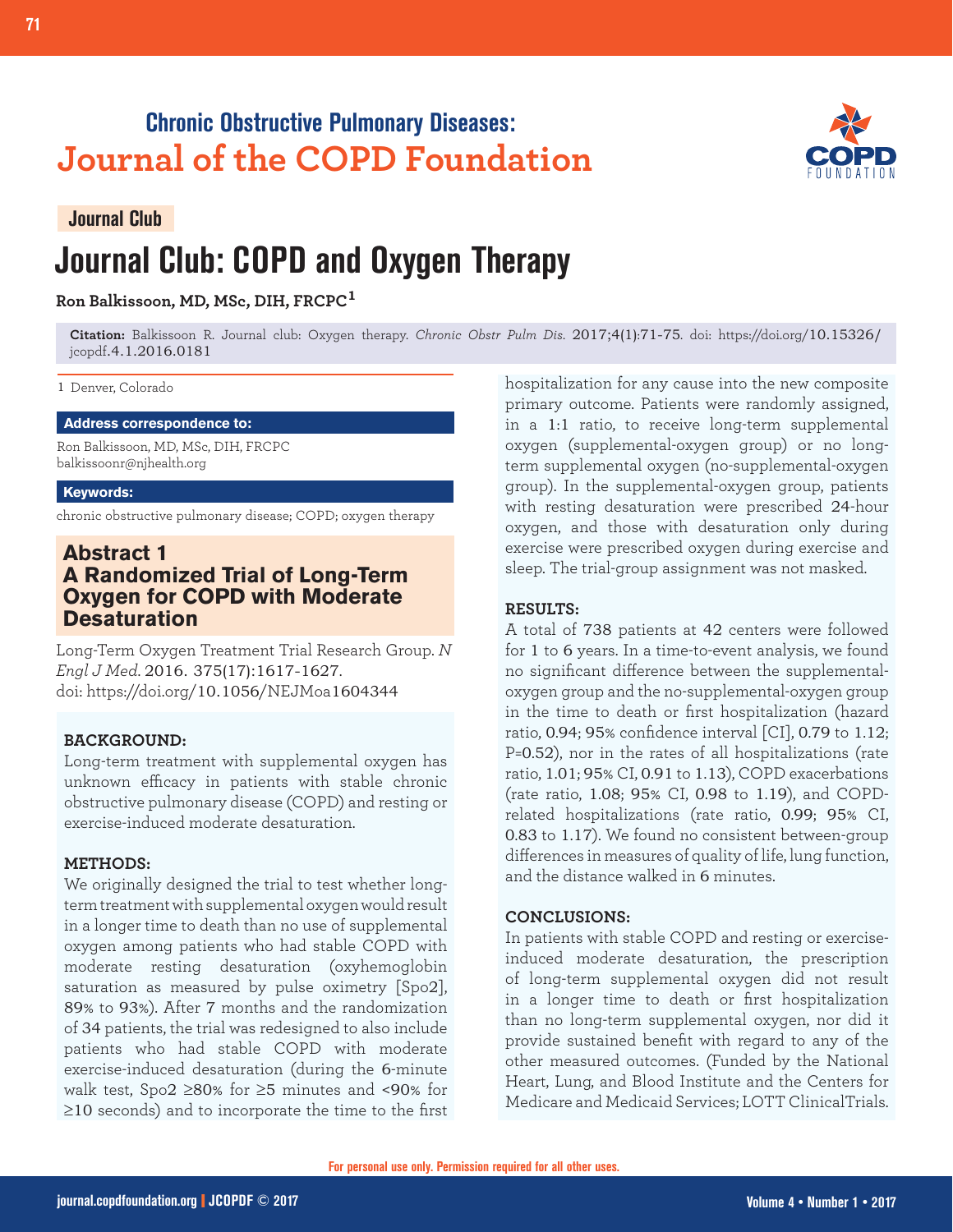gov number, NCT00692198 ). PMID: 27783918

## **Comments**

Most are familiar with the studies from the early 1980's such as the Nocturnal Oxygen Therapy Trial<sup>1</sup> and the Medical Research Council study of supplemental oxygen in patients with chronic hypoxic cor pulmonale. $^2$ These studies demonstrated reduced mortality with use of continuous oxygen. Since that time more patients are diagnosed earlier and even patients with moderate levels of hypoxemia have been prescribed supplemental oxygen. The first indication that this sub-group may indeed be different from those with more severe disease was that they had to change the study protocol to include time to first hospitalization in part because there was a lower than projected mortality in this group. This is an important study because many of these patients with moderate disease have been prescribed supplemental oxygen despite their protests to not want it. There were 51 adverse events including 23 reports of tripping over equipment, and 2 patients required hospitalization. Five patients reported a total of 6 instances of fires or burns, with one of these patients hospitalized. Further, the costs of supplemental oxygen are not insignificant.

This study, appropriately, does not attempt to define stricter criteria as to what should be the appropriate cutoffs for qualifying for supplemental oxygen. There are patients that fit into this moderate group who will claim that they have fewer symptoms or sleep better with supplemental oxygen. Should they not be prescribed supplemental oxygen? This study does not stratify for patients with significant comorbidities such as coronary artery disease and obstructive sleep apnea. They did not measure nocturnal desaturation, nor did they assess the immediate effects of oxygen on exercise performance or symptoms. Further, as the authors noted, patients who met study criteria but felt they benefited from supplemental oxygen may have been reluctant to enter a trial where they may be randomized to the non-oxygen group. While the primary outcomes were not likely to be affected, it is possible that the lack of masking in the study could have influenced patient-reported outcomes. This study is instructive for the clinical scenario of the patient who fits these moderate criteria but is reluctant to be put on supplemental oxygen. We do not need to feel compelled to convince them to go on it. This study does not rule out potential benefits for patients

with certain comorbidities or that report symptomatic improvement. For now, clinicians will have discretion to individualize care. It will be interesting to see how the various guidelines incorporate the findings of this study into their recommendations with regard to supplemental oxygen therapy.

## **Abstract 2 Oxygen for Breathlessness in Patients With Chronic Obstructive Pulmonary Disease Who Do Not Qualify for Home Oxygen Therapy**

Ekström M, Ahmadi Z, Bornefalk-Hermansson A, Abernethy A, Currow D. *Cochrane Database Syst Rev*. 2016;11:CD006429.

## **BACKGROUND:**

Breathlessness is a cardinal symptom of chronic obstructive pulmonary disease (COPD). Long-term oxygen therapy (LTOT) is given to improve survival time in people with COPD and severe chronic hypoxaemia at rest. The efficacy of oxygen therapy for breathlessness and health-related quality of life (HRQOL) in people with COPD and mild or no hypoxaemia who do not meet the criteria for LTOT has not been established.

#### **OBJECTIVES:**

To determine the efficacy of oxygen versus air in mildly hypoxaemic or non-hypoxaemic patients with COPD in terms of (1) breathlessness; (2) HRQOL; (3) patient preference whether to continue therapy; and (4) oxygen-related adverse events.

## **SEARCH METHODS:**

We searched the Cochrane Airways Group Register, the Cochrane Central Register of Controlled Trials (CENTRAL), MEDLINE and Embase, to 12 July 2016, for randomised controlled trials (RCTs). We hand searched the reference lists of included articles.

## **SELECTION CRITERIA:**

We included RCTs of the effects of non-invasive oxygen versus air on breathlessness, HRQOL or patient preference to continue therapy among people with COPD and mild or no hypoxaemia (partial pressure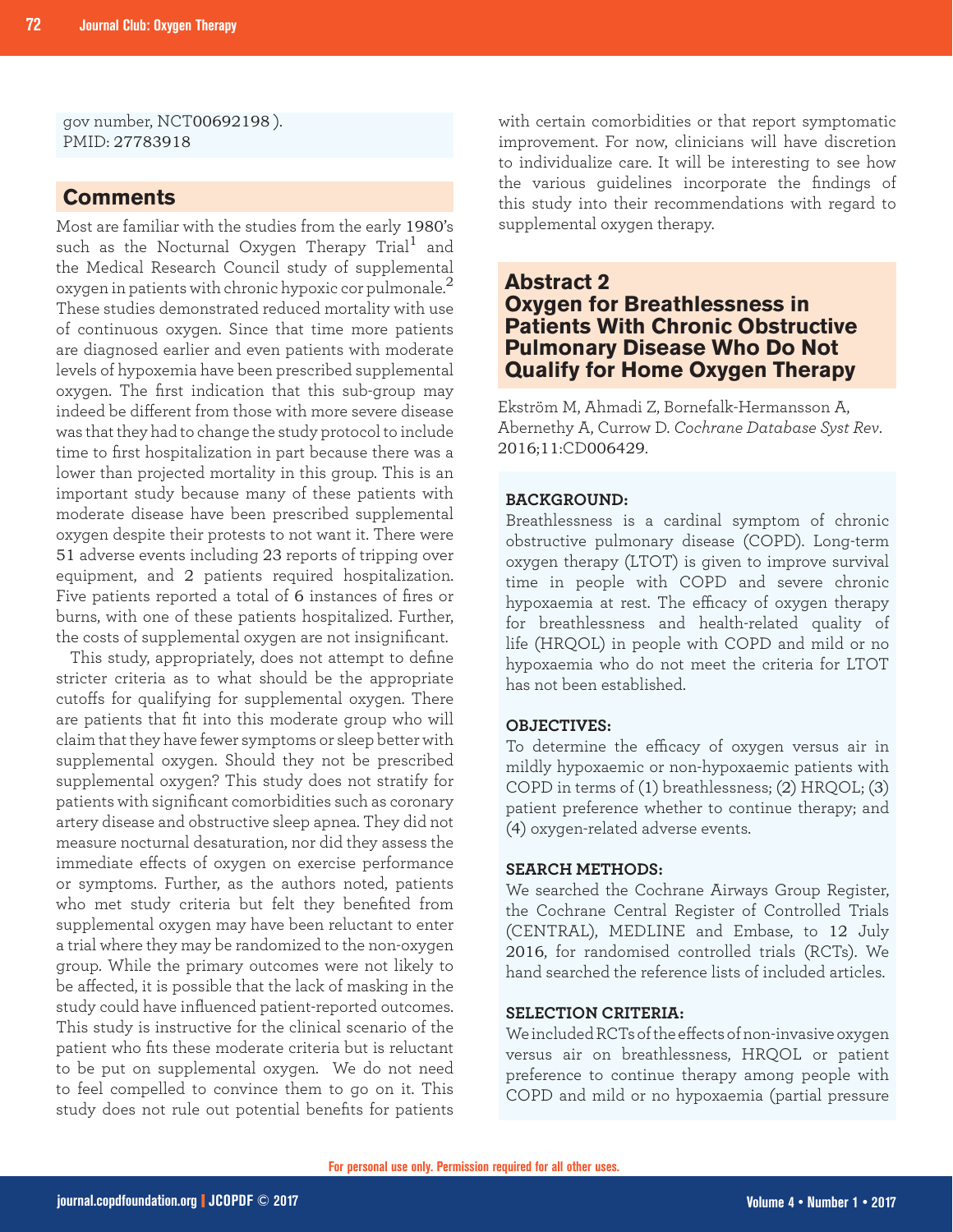of oxygen (PaO2) > 7.3 kPa) who were not already receiving LTOT. Two review authors independently assessed articles for inclusion in the review.

#### **DATA COLLECTION AND ANALYSIS:**

Two review authors independently collected and analysed data. We assessed risk of bias by using the Cochrane 'Risk of bias tool'. We pooled effects recorded on different scales as standardised mean differences (SMDs) with 95% confidence intervals (CIs) using random-effects models. Lower SMDs indicated decreased breathlessness and reduced HRQOL. We performed subanalyses and sensitivity analyses and assessed the quality of evidence according to the Grading of Recommendations, Assessment, Development and Evaluations (GRADE) approach.

#### **MAIN RESULTS:**

Compared with the previous review, which was published in 2011, we included 14 additional studies (493 participants), excluded one study and included data for meta-analysis of HRQOL. In total, we included in this review 44 studies including 1195 participants, and we included 33 of these (901 participants) in the meta-analysis. We found that breathlessness during exercise or daily activities was reduced by oxygen compared with air (32 studies; 865 participants; SMD -0.34, 95% CI -0.48 to -0.21; I2 = 37%; low-quality evidence). This translates to a decrease in breathlessness of about 0.7 points on a 0 to 10 numerical rating scale. In contrast, we found no effect of short-burst oxygen given before exercise (four studies; 90 participants; SMD 0.01, 95% CI -0.26 to 0.28; I2 = 0%; low-quality evidence). Oxygen reduced breathlessness measured during exercise tests (25 studies; 442 participants; SMD -0.34, 95% CI -0.46 to -0.22; I2 = 29%; moderate-quality evidence), whereas evidence of an effect on breathlessness measured in daily life was limited (two studies; 274 participants; SMD -0.13, 95% CI, -0.37 to 0.11; I2 = 0%; low-quality evidence).Oxygen did not clearly affect HRQOL (five studies; 267 participants; SMD 0.10, 95% CI -0.06 to 0.26; I2 = 0%; low-quality evidence). Patient preference and adverse events could not be analysed owing to insufficient data.

## **AUTHORS' CONCLUSIONS:**

We are moderately confident that oxygen can relieve

breathlessness when given during exercise to mildly hypoxaemic and non-hypoxaemic people with chronic obstructive pulmonary disease who would not otherwise qualify for home oxygen therapy. Most evidence pertains to acute effects during exercise tests, and no evidence indicates that oxygen decreases breathlessness in the daily life setting. Findings show that oxygen does not affect health-related quality of life.

## **Comments**

This study lends credence to the contention that setting oxygen qualification criteria based on level of desaturation alone is unlikely to be sufficient. This needs to be put into the overall context of benefits to patients remaining active and participating in daily exercise as opposed to the benefits of the supplemental oxygen therapy itself.

## **Abstract 3 Long-Term Oxygen Therapy 24 vs 15h/day and Mortality in Chronic Obstructive Pulmonary Disease**

Ahmadi Z, Sundh J, Bornefalk-Hermansson A, Ekström M. *PLoS One.* 2016;11(9):e0163293. doi: https://doi. org/10.1371/journal.pone.0163293

Long-term oxygen therapy (LTOT)  $\geq$  15 h/day improves survival in hypoxemic chronic obstructive pulmonary disease (COPD). LTOT 24 h/day is often recommended but may pose an unnecessary burden with no clear survival benefit compared with LTOT 15 h/day. The aim was to test the hypothesis that LTOT 24 h/day decreases all-cause, respiratory, and cardiovascular mortality compared to LTOT 15 h/ day in hypoxemic COPD. This was a prospective, observational, population-based study of COPD patients starting LTOT between October 1, 2005 and June 30, 2009 in Sweden. Overall and cause-specific mortality was analyzed using Cox and Fine-Gray regression, controlling for age, sex, prescribed oxygen dose, PaO2 (air), PaCO2 (air), Forced Expiratory Volume in one second (FEV1), WHO performance status, body mass index, comorbidity, and oral glucocorticoids. A total of 2,249 included patients were included with a median follow-up of 1.1 years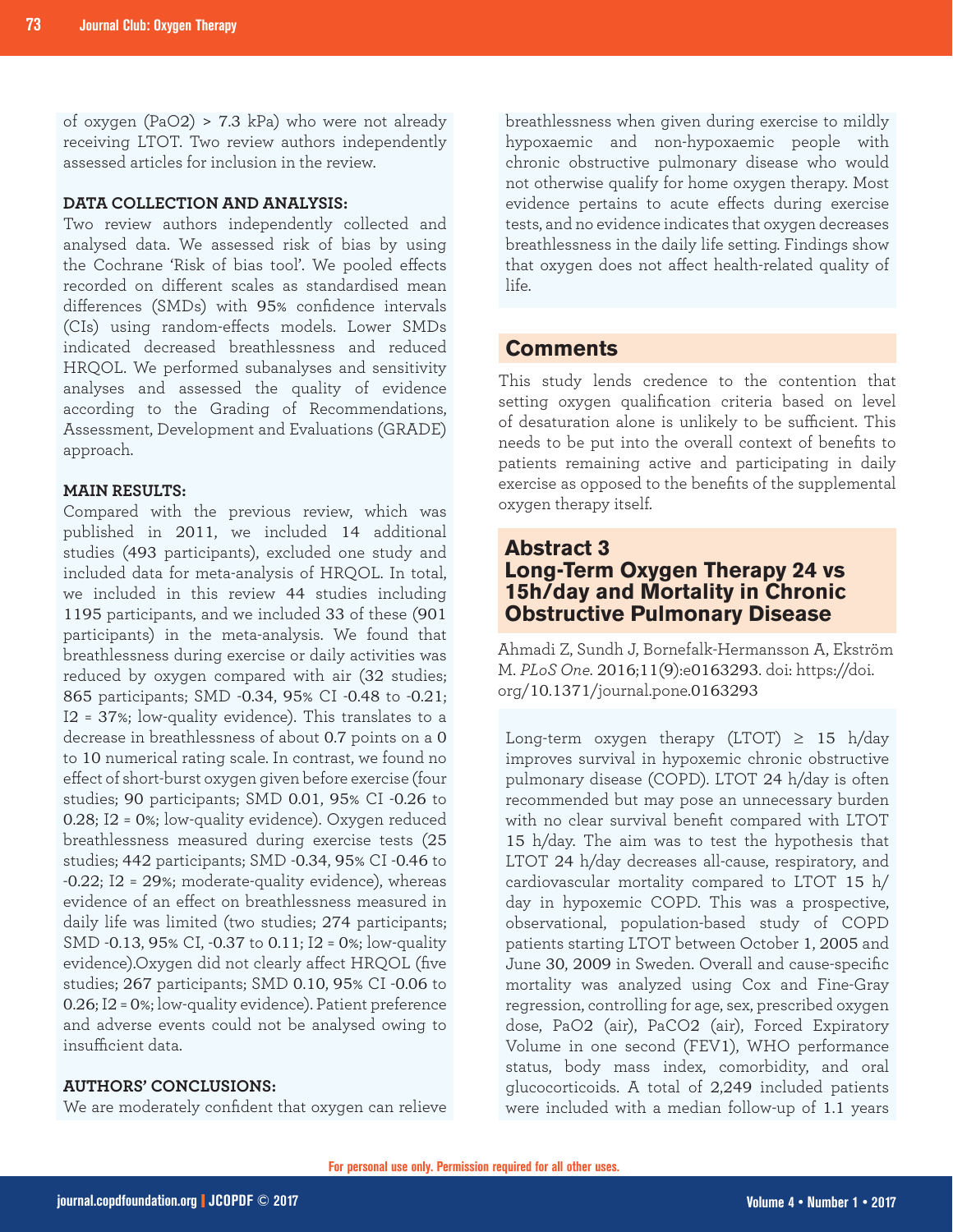(interquartile range, 0.6-2.1). 1,129 (50%) patients died and no patient was lost to follow-up. Higher LTOT duration analyzed as a continuous variable was not associated with any change in mortality rate (hazard ratio [HR] 1.00; (95% confidence interval [CI],  $0.98$  to 1.02) per 1 h/day increase above 15 h/ day. LTOT exactly 24 h/day was prescribed in 539 (24%) patients and LTOT 15-16 h/day in 1,231 (55%) patients. Mortality was similar between the groups for all-cause, respiratory and cardiovascular mortality. In hypoxemic COPD, LTOT 24 h/day was not associated with a survival benefit compared with treatment 15- 16 h/day. A design for a registry-based randomized trial (R-RCT) is proposed.

## **Comments**

In terms of cost and patient adherence this question is an important clinical question and it is encouraging that they have plans to perform a proper randomized trial to address this issue.